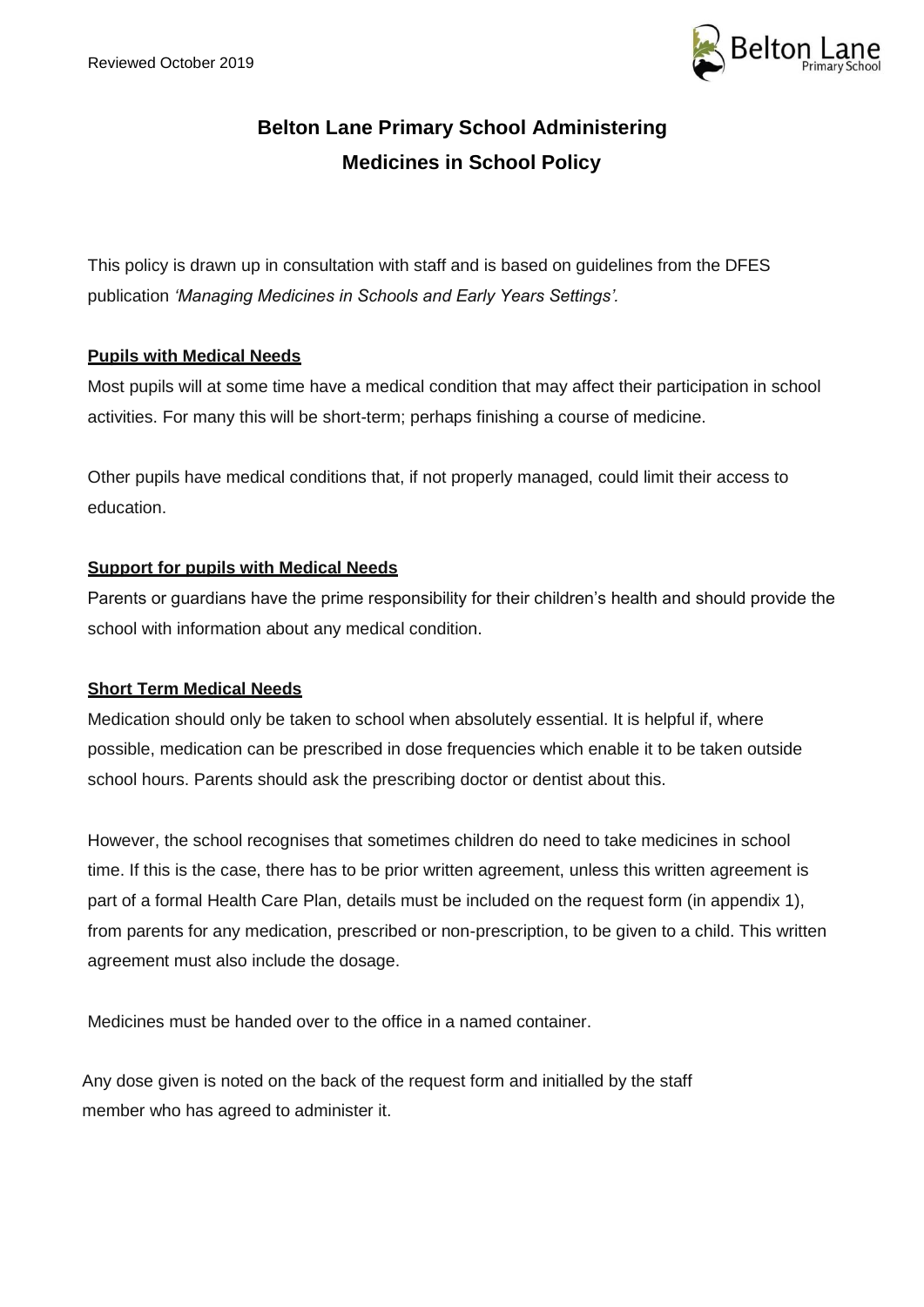

# **Non-Prescription Medication**

The school will not generally give non-prescribed medication to pupils. If a pupil regularly suffers from acute pain, such as migraine, parents should supply and authorise appropriate pain killers for their child's use, with written instructions.

On residential visits, the school will send a letter prior to the visit to ask permission from parents to administer children's pain killers, such as Calpol, should the need arise whilst the child is away from home.

# **Long term Medical Needs**

The school needs to know about any medical needs before a child starts school, or when a pupil develops a condition. The school will need to know:

- **Details of the condition**
- **Special requirements**
- **Nedication and any side effects**
- What to do, and who to contact in an emergency
- The role the school can play

# **Administering Medicines**

No pupil under 16 should be given medication without written parental consent. Authorised personnel should check:

- Pupil's name
- Written instructions provided by parents or doctor
- Prescribed dose
- Expiry date

# **Self Management**

It is good practice to allow pupils who can be trusted to do so to manage their own medication from an early age. With this aim in mind, and for reasons of immediacy, children with inhalers will be expected to administer the required dose themselves. At the teacher's discretion, children may also carry their inhaler or keep it in their drawer. Other inhalers should be kept in the classroom in a safe place known and accessible to the children. All inhalers must be named. Children are reminded not to share inhalers. Where children require an asthma inhaler, the school expects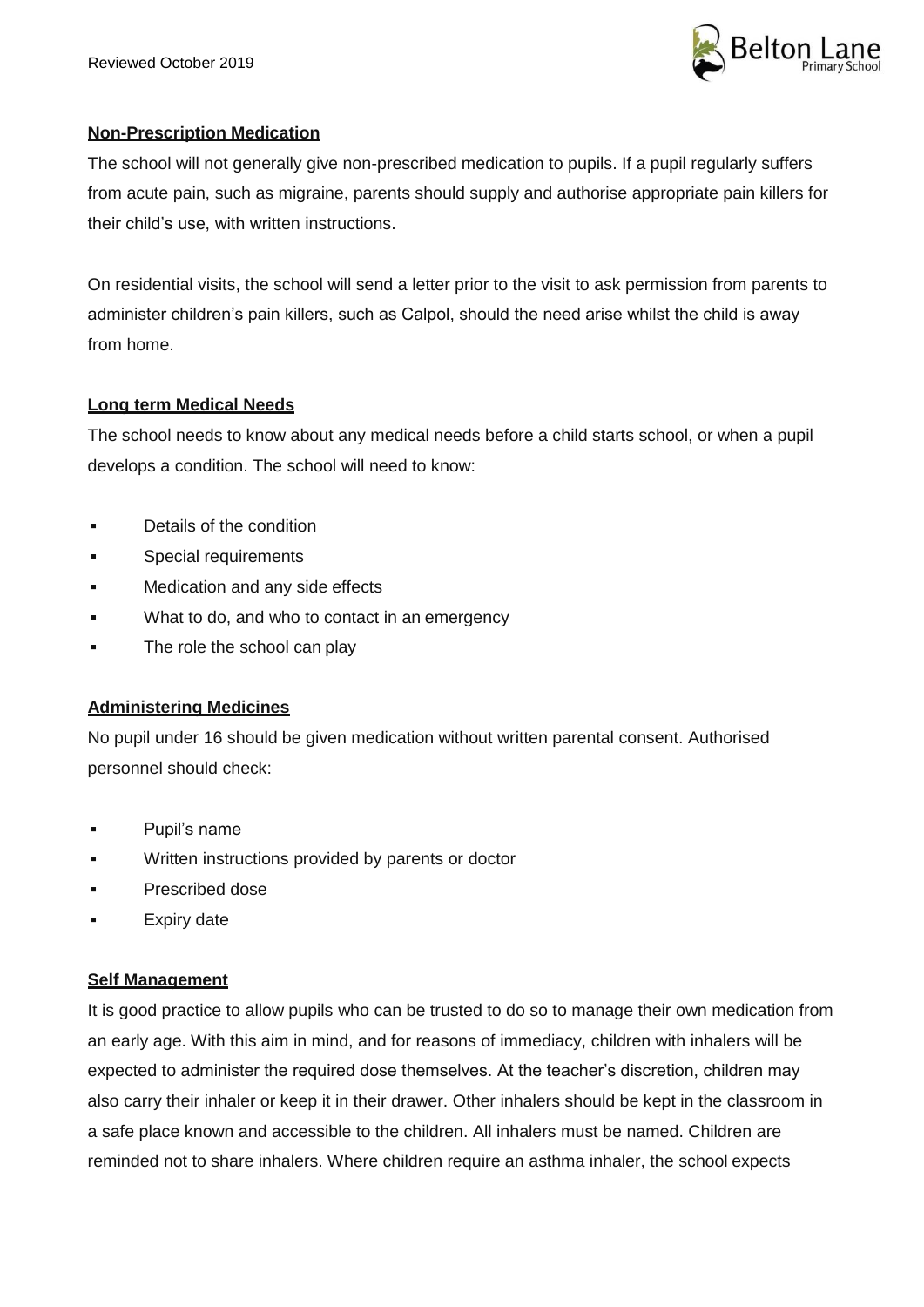

parents to provide an inhaler that should be kept in school at all times. Parents remain responsible for ensuring that inhalers are in date and that the asthma diagnosis is known to school.

#### **Refusing Medication**

If pupils refuse to take medication, the school will not force them to do so and will inform parents immediately.

#### **Record Keeping**

Parents are responsible for supplying information about medicines and for letting the school know of any changes to the prescription or the support needed. Parents/carers are responsible for ensuring any medication kept in school is contained in the original packaging, within the expiry date and to replace any medication with a replacement before expiry.

#### **School Trips**

Pupils with medical needs are encouraged to participate in visits. Staff are made aware of any medical needs and arrangements for taking any necessary medication are put in place.

Sometimes an additional adult might accompany a particular pupil. There may also be the need to undertake a risk assessment for a particular child.

# **Sporting Activities**

Our PE and extra-curricular sport is sufficiently flexible for all pupils to follow in ways appropriate to their own abilities. Some pupils may need to take precautionary measures before or during exercise and be allowed immediate access to their medication if necessary, inhalers for example. Teachers supervising sporting activities are made aware of relevant medical conditions.

# **Storing Medication**

Any medication should be in a container that is labelled with the name of the pupil, name and dose of the drug and frequency of administration and within expiry date. Where a pupil needs two or more prescribed medicines, each should be in a separate container. Non health care staff should not transfer medicines from their original containers.

Medicines are kept in the staffroom fridge, in a clearly labelled container. This fridge has restricted access.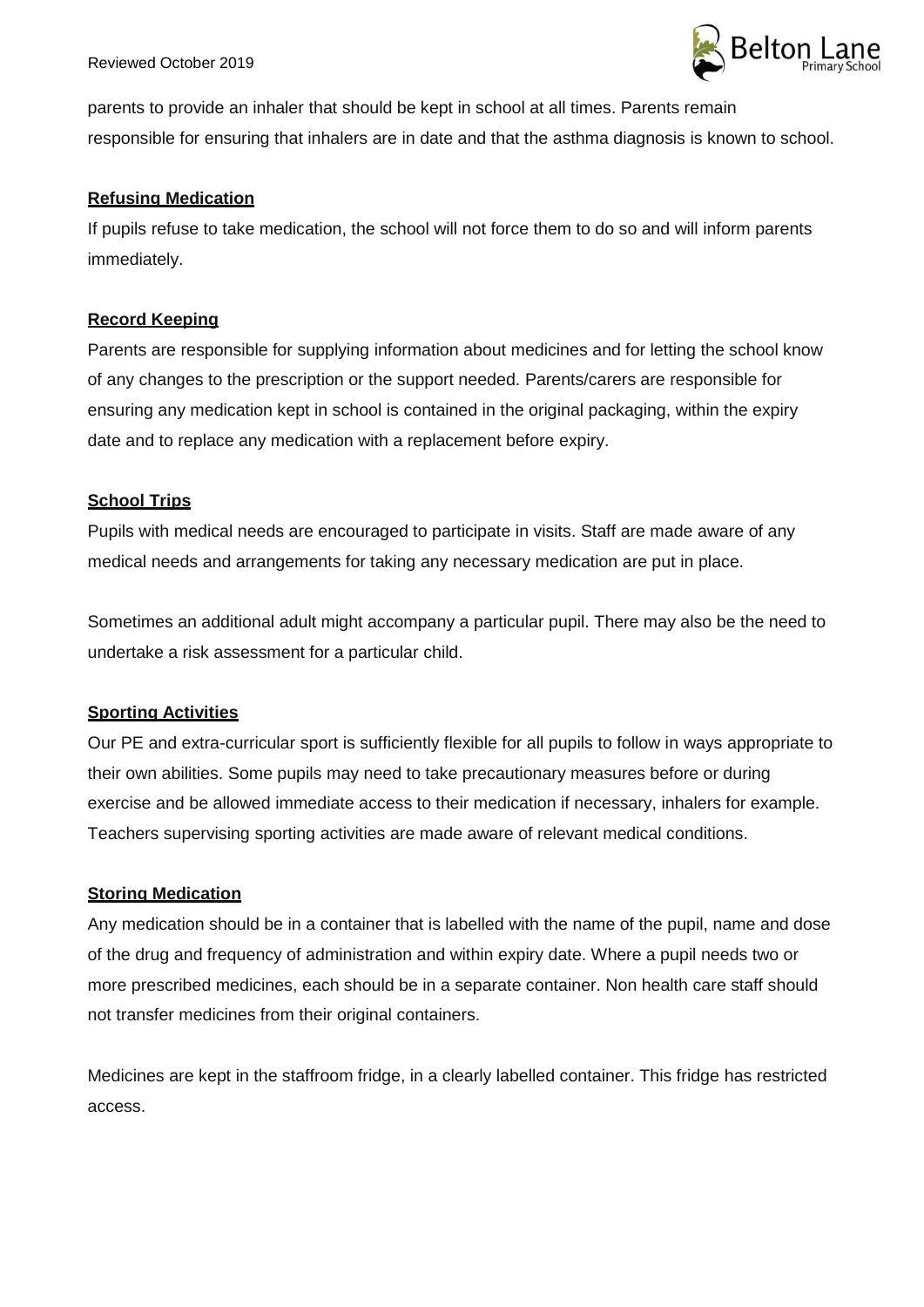

#### **Disposal of Medicines**

The school does not dispose of medicines. Parents should collect medicines held at school and are responsible for the disposal of out-of-date medicines.

# **Hygiene Control**

Staff are familiar with normal precautions for avoiding infection and should follow basic hygiene procedures. Staff have access to protective disposable gloves and take care when dealing with blood or other bodily fluids and disposing of dressings or equipment. There is a sharps box in school.

# **Emergency Procedures**

Staff know how to call the emergency services. A pupil taken to hospital by ambulance will be accompanied by a member of staff.

Generally staff should not take pupils to hospital in their own car. However, in an emergency it may be the best course of action. The member of staff should be accompanied by another adult and have public liability vehicle insurance.

# **Health Care Plans**

Some children require a health care plan to identify the level of support that is needed at school. The plans may identify specific training needed by volunteer staff. Staff should not give medication without appropriate training.

Training is given on an individual child basis, by the local health authority (usually the school nurse) for administering specialist equipment such as epi-pens.

Agreeing to administer intimate or invasive treatment is entirely up to each individual member of staff. No pressure is put on staff to assist in treatment.

Two adults should be present for the administration of intimate or invasive treatment, unless there are exceptional circumstances.

This policy will be reviewed annually, or sooner if circumstances change.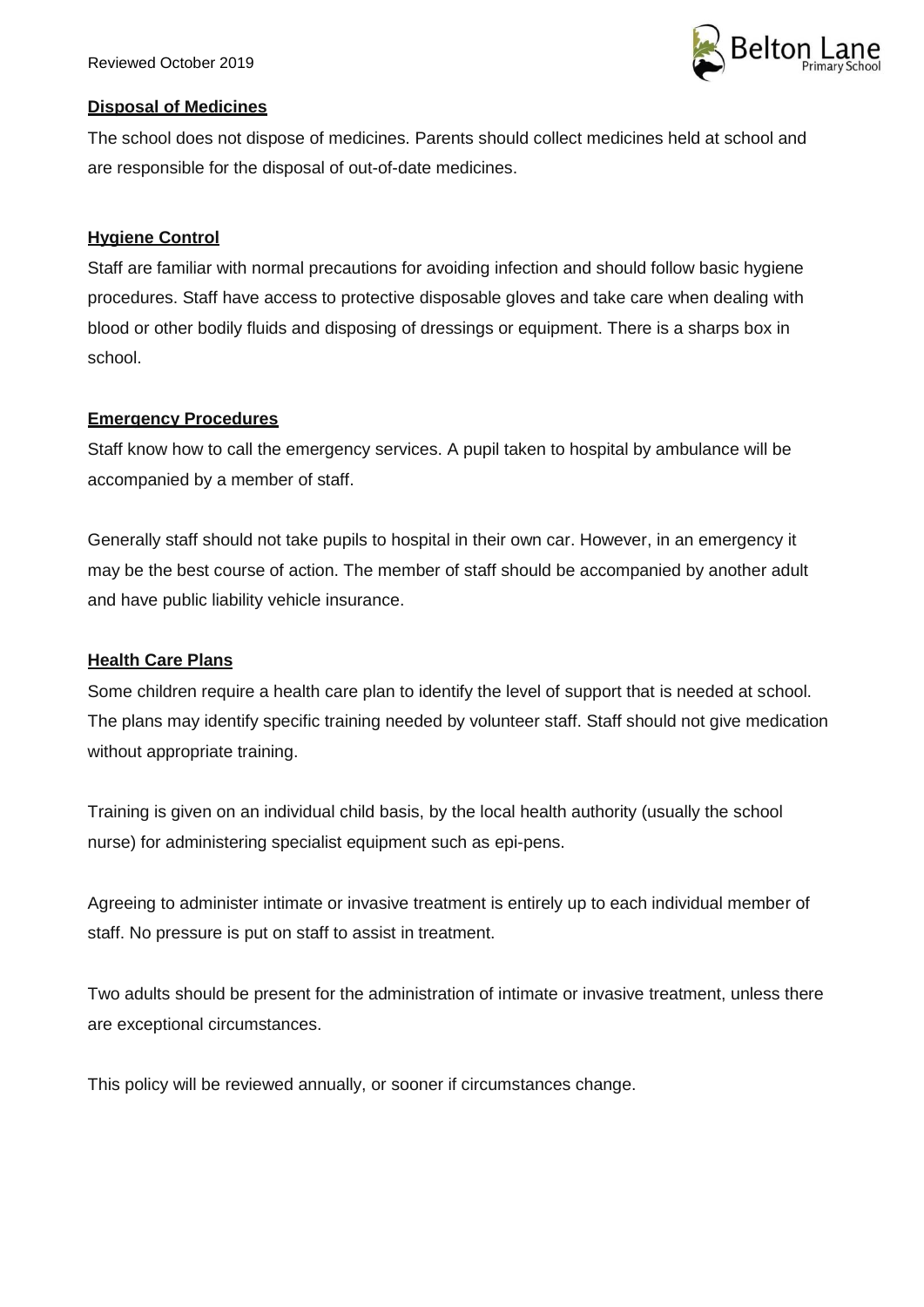

# **Appendix 1:**

# **Parental agreement for school to administer medicine.**

| Full Name of pupil    |  |
|-----------------------|--|
| Date of Birth         |  |
| Year Group/Form       |  |
| Reason for medication |  |

#### **Details of Medication:**

| Name of medication:                                |                                |  |
|----------------------------------------------------|--------------------------------|--|
| Dose and administration method:                    |                                |  |
| Expiry date and batch number:                      |                                |  |
| Duration:                                          |                                |  |
| Timing:                                            |                                |  |
| Which member of staff is administering the         |                                |  |
| medication?                                        |                                |  |
| Procedures to be taken in case of emergency:       |                                |  |
| Are there any side effects that the school/setting |                                |  |
| need to know about?                                |                                |  |
| Quantity received:                                 |                                |  |
| Self Administration:                               | Yes/No (Delete as appropriate) |  |

#### **Contact Details:**

| Name of Parent/guardian:       |  |
|--------------------------------|--|
| <b>Full address:</b>           |  |
|                                |  |
|                                |  |
|                                |  |
| Telephone:                     |  |
| <b>Relationship to pupils:</b> |  |

I hereby request that the School administers this medication. I understand that the medication must be provided in its original container labelled with my child's name, date of birth and instructions for administration. If medication is prescribed it must be in a pharmacy-labelled container with my child's name and full prescription details and that the onus is on my child to present him/herself to the named staff at the right time so that the medication can be administered.

Signature ……………………………………….Date .................……………………

Print Name …………………………………

FOR ONGOING MEDICATION, THIS FORM MUST BE REVIEWED ANNUALLY.

STAFF MUST COMPLETE THE ATTACHED TABLE INDICATING WHEN MEDICATION HAS BEEN ADMINISTERED AND BY WHOM.